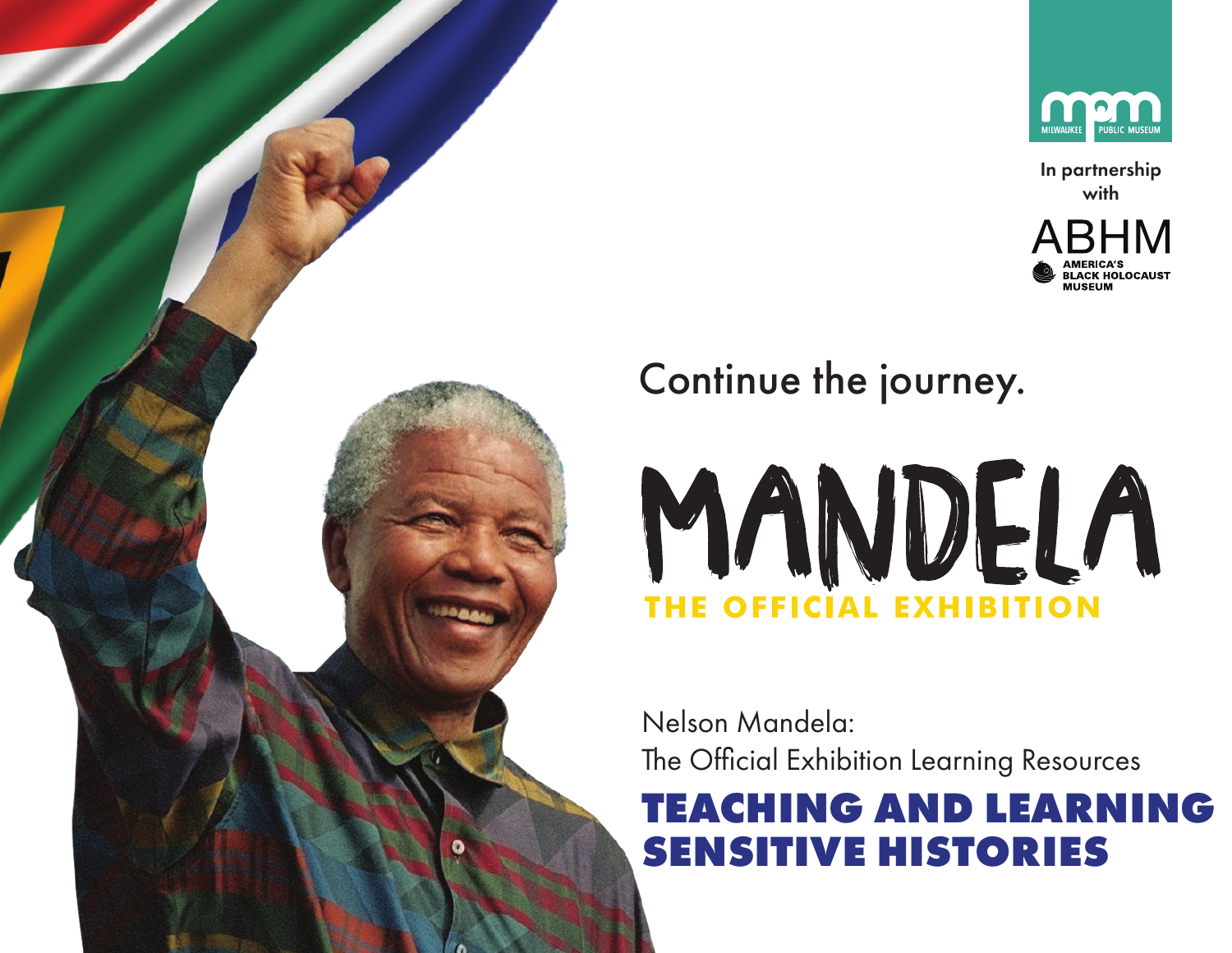



**Supporting cultural education**, endorsed by Arts Council England

## **Teaching and learning with sensitive histories**

Nelson Mandela's life story and the history of apartheid involve sensitive themes, issues and events. These include oppression, racism on a nationally institutionalised scale, brutality and human suffering. Here are some principles and approaches to consider in teaching and learning about these histories.

#### **South Africa before apartheid**

It is important to give context to the history of apartheid, for students to have some understanding of how it came about and what life was like for people before. The [Timeline](https://mandelaexhibition.com/wp-content/uploads/2019/02/Mandela_EDU_Time_line_FINAL.pdf) includes a useful overview of how the territory we now know as South Africa came to be colonised by Europeans and the origins of the oppression of its indigenous peoples. The [Map of South Africa](https://mandelaexhibition.com/wp-content/uploads/2019/02/Mandela_EDU_Map-of-South-Africa_FINAL.pdf) can also help.

### **Nothing is black and white**

Apartheid was a regime built on legalised racism. At its core was the classification and division of people into racial groups using an indiscriminate series of tests. One of the most infamous of these was the 'pencil test' – if you could hold a pencil in your hair when you shook your head, you could not be classified as White.

The population was classified into four groups: White, Black, Indian and Coloured. Coloured and Indian groups were further subdivided. Peoples of different origin and race were treated in different ways. To simplify this for students, this resource focuses on the life of Nelson Mandela and the experiences of Black South Africans. However, students should be reminded that this is by no means the whole story.

Some White South African men and women played a significant part in the struggle against apartheid.

### **Language is important**

In talking about the histories, it is necessary to understand how people of different races and ethnic origin were distinguished with terms. Words were often used that have different connotations and meanings in different contexts.

Explaining and agreeing terminology with students can help prevent stereotyping and encourage critical thinking. Explain that in this historical context:

• Black South African people is a collective term for people descended from the indigenous peoples of the area such as the Khoisan, Zulu and Xhosa.

- White people is a collective term for those descended from the mainly Dutch, British, German and French people who colonised the area in the 17th, 18th and 19th centuries.
- Coloured people was a term used to refer to people of mixed race origin. Their ability to exercise their political rights was dependent on the attitude of the government at the time. It is still used today. Students should be aware that many apartheid laws applied to these people.
- Non-white people was a collective term used for Black, Coloured and Asian people living in South Africa.

### **Madiba**

Madiba was the name Nelson Mandela preferred in later life. To avoid confusion, this resource generally uses the name Nelson Mandela. However, teachers and students are encouraged to refer to him as Madiba in teaching and learning activities and discussions.

### **The changing map of South Africa**

The geographical boundaries and territories within South Africa have been politically charged over the course of its history, not least during the apartheid era with the establishment of the Bantustans. Where possible, this resource uses modern-day place names.